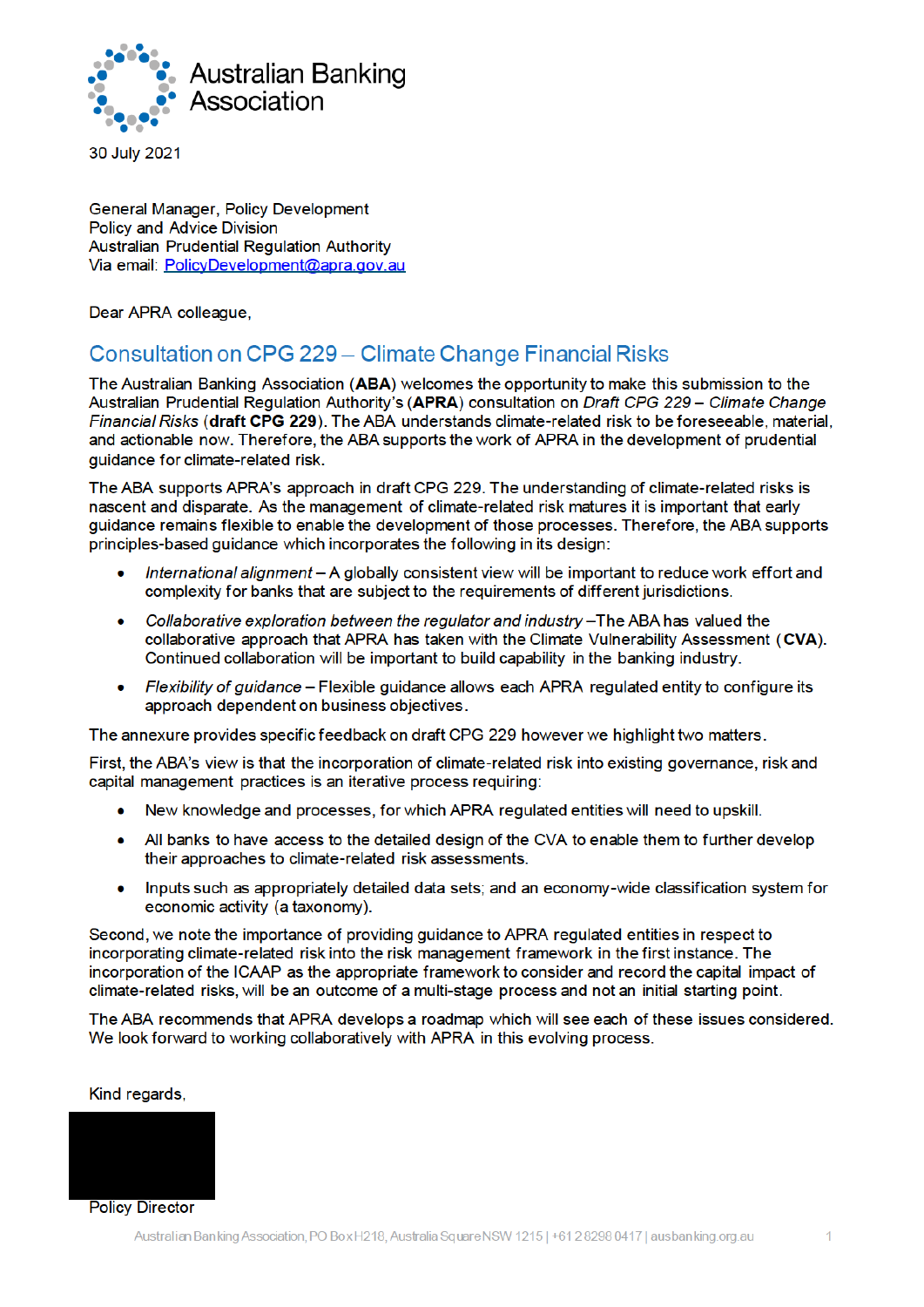

# Annexure

# 1. Arrangement of CPG 229

It would be useful for CPG 229 to be organised in a similar manner to CPS 220 Risk Management (**CPS 220**) and for CPG 229 to provide guidance across all aspects of the RMF. CPG 229 would then cover systematically as appropriate each element of the RMF:

- Risk governance
- Role of the Board
- Risk management framework
- Material risks
- Risk appetite statement
- Risk management strategy
- Business plan / Strategic and business planning
- Policies and procedures
- Risk management function
- ICAAP

Much of the material is already included in CPG 229, however a reorganisation of the structure will make the alignment easy to ascertain (for example paragraph 25 on the ICAAP is included in the section on Risk Identification).

The ABA suggests draft CPG 229 be reorganised to reflect the structure of CPS 220.

# 2. Financial risks of climate change

## 2.1 Lexicon for climate-related risk

CPG 229 is titled and refers to 'climate change financial risks', however the scope of CPG 229 extends beyond financial risks. For example, draft CPG 229 provides non-financial examples such as reputational risk (paragraph 10). Additionally, as CPG 229 is intended to inform the application of CPS 220, the actual scope of CPG 229 is presumably intended to be broader than just financial risks, as it seeks to provide guidance to the management of an institution's material risks. Material risks are defined in CPS 220 (paragraph 20) as 'those that could have a material impact, both financial and nonfinancial, on the institution or on the interests of depositors' and operational risk is included as one of the material risks that an institution's risk management framework must address (paragraph 26).

Further, globally, it is approaching common practice to refer to 'climate-related' rather than 'climate change financial risk', the former better captures the breadth of the topic<sup>1</sup>.

ABA suggests that APRA refer to 'climate-related risk' in CPG 229 and consider changing the title accordingly to achieve consistency with CPS 220 and international alignment.

# 2.2 Alignment with global definitions for physical and transition risk

Given that understanding of climate-related risk is at a nascent stage, the ABA supports APRA's principles-based definitions for physical risk and transition risk in draft CPG 229.

Definitions and categorisations of physical and transition risk have already been articulated by key standards setting and regulatory agencies globally and whilst the intent of the definitions are the same, differences can lead to different interpretations and therefore applications. We also note the Australian Securities Commission (ASIC) and the Australian Stock Exchange have recommended Australian

<sup>&</sup>lt;sup>1</sup> See for example recent guidance from the TCFD, ECB, EBA, BIS, NGFS.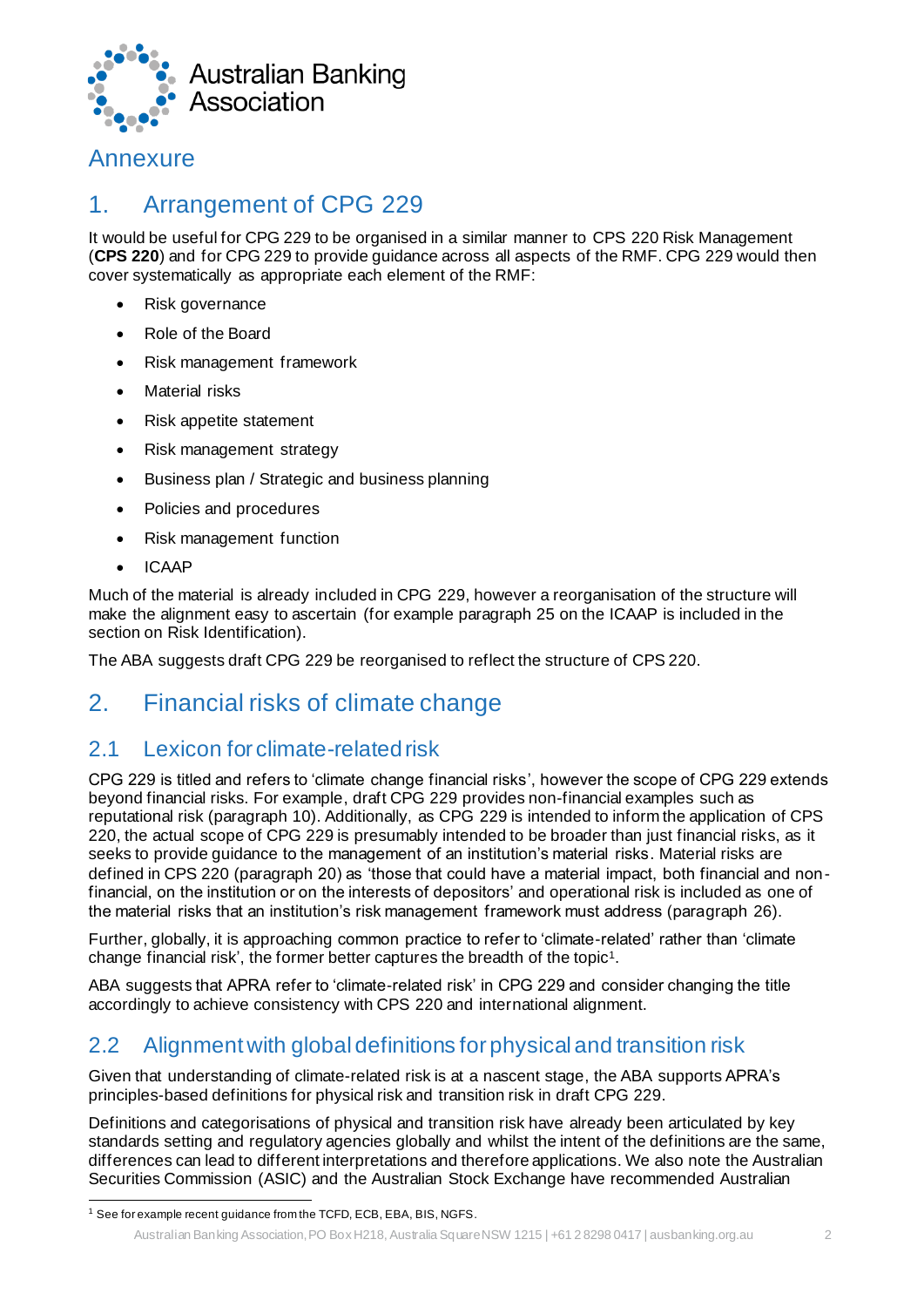

entities refer to the recommendations of the Task Force on Climate-Related Financial Disclosures (TCFD)<sup>2</sup> .

The ABA suggests it would be helpful for APRA's definitions of physical and transition risk to reference the TCFD definitions.

# 2.3 Emergent risk considerations

It is likely that the stress testing activities of other jurisdictions will illuminate emergent risks or new ways of considering existing risks of which APRA, through its membership of the Network for Greening the Financial System (**NGFS**), will have visibility. For example, risk management for asset repricing or valuation risk may become more complex under different climate change scenarios:

- For a 'disorderly transition' scenario, the rapid repricing of assets will result in initial liquidity pressure.
- For an 'orderly transition' scenario, the risk of long-term value destruction by having stranded assets which will result in a loss of capital.

The ABA suggests that APRA could consider incorporating some of these new types of risks into CPG 229 as examples for ARPA regulated entities to consider when assessing their climate-related risks.

# 3. Governance

The ABA recognises climate-related risk is foreseeable, material, and actionable now. We note that bank boards have commenced incorporating climate-related risk oversight into their practices. These practices are evolving as understanding of climate-related risks deepen and as methodologies for the assessment of climate-related risk mature.

The ABA supports APRA's position regarding the role of boards in the oversight of climate-related risk management. Further, we support alignment of CPG 229 to the governance requirements of the ASX as well as the 2021 Hutley advice $^{\rm 3}$ .

# 4. Risk management

### 4.1 Approach to climate risk management

Draft CPG 229 states

'*CPS 220 and SPS 220 identify categories of risk that the risk management framework must cover at a minimum. Climate risks can be considered within these established risk categories. A prudent institution should be able to demonstrate how it determines the materiality of climate risk within each of these categories.*' (Paragraph 23)

An alternative view is the emergent and evolving understanding and management of climate-related risk may require an interim approach to allow for flexibility in working towards the end goal of integration into existing risk types.

Therefore, the ABA recommends that CPG 229 not prescribe a specific methodology for incorporating climate-related risk into the banks' Risk Management Framework (**RMF**), enabling flexibility for banks to determine how to best incorporate this risk.

<sup>2</sup> ASIC 2019 19-208MR ASIC updates guidance on climate change related disclosure

<sup>. &</sup>lt;u>(link)</u> and ASC 2020 'Climate Change risk disclosure <u>(link)</u><br><sup>3</sup> Refer to CPD, 2021, <u>https://cpd.org.au/2021/04/directors-duties-2021/</u>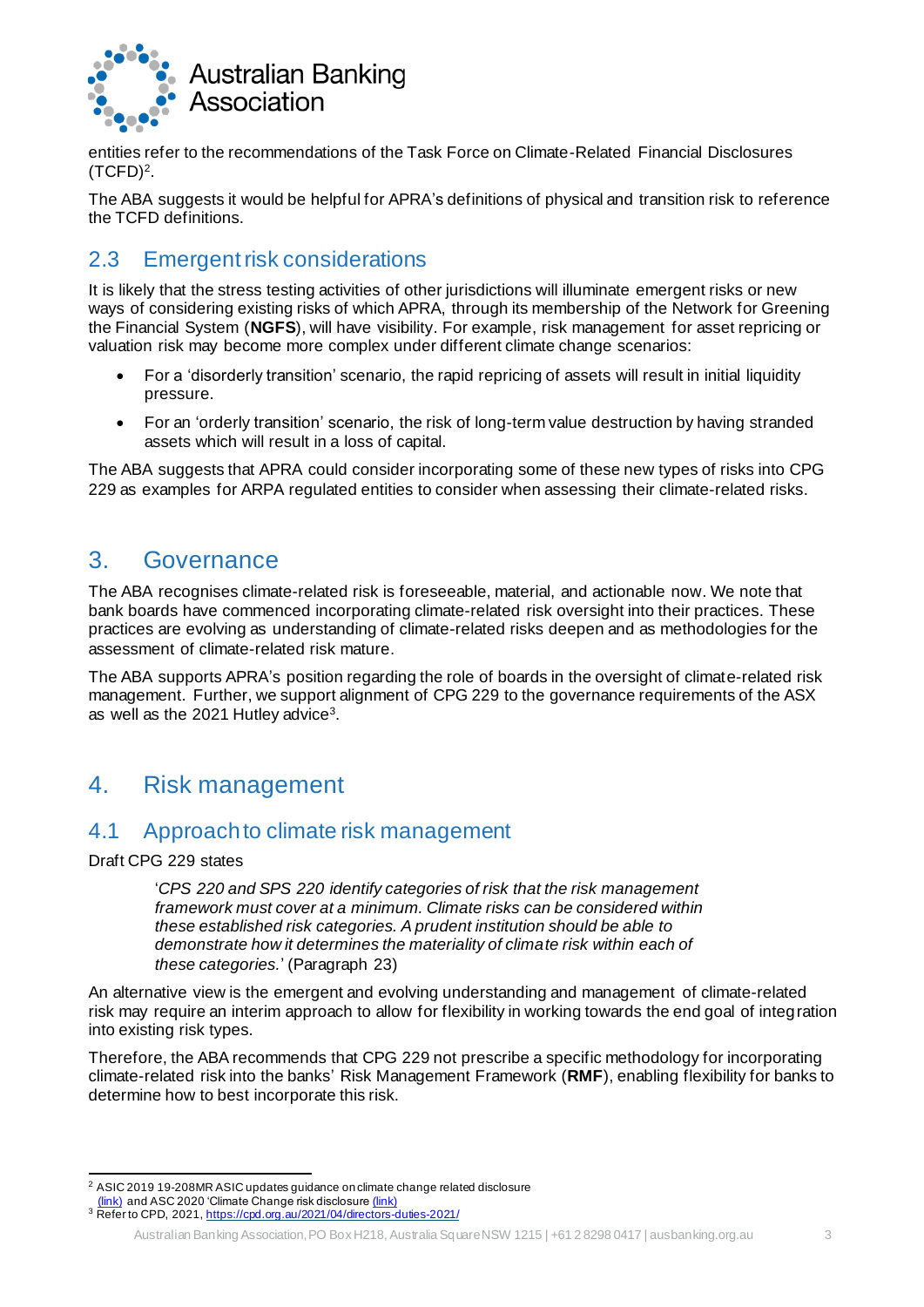

#### 4.2 Disclosure

The ABA endorses APRA's support for the TCFD. However, we note that the mandating of climate related disclosure should be done by government for all Australian companies (all corporates as well as public and private entities). Widespread disclosure will be required across the economy to enable APRA regulated entities to assess counterparty risk.

# 4.3 Prescribed Actions

The ABA notes the suggested mitigating actions listed in paragraph 33. The nature of banking is such that the options listed occur in the ordinary course of banks' risk management activities, irrespective of the risk type. Therefore, these suggested actions are not seen as being specific to the management of climate-related risk alone.

In addition, there may be segments of the economy that are unable to fully mitigate their exposure to climate change, e.g., certain parts of the farming sector. These customers play an important role in supporting regional economies and communities. The actions prescribed in 33 (a) to (c) may not align to the strategic considerations of the APRA regulated entity.

The ABA suggests that the mitigating actions listed in paragraph 33 (a) to (c) be removed.

### 4.4 Scenario Analysis

The ABA notes that a quantitative methodology, which is augmented with qualitative methods, is the approach adopted by the NGFS. The NGFS also suggests scenario analysis as a useful methodological framework. APRA's principles-based approach in the 'Scenario Analysis' section of draft CPG 229 aligns with that of the NGFS.

The ABA supports a 'globally consistent-locally relevant' approach to climate change scenario analysis as is reflected in paragraph 40.

However, it would be helpful to reference the CVA as the mechanism by which quantitative (and qualitative) climate risk assessment can be undertaken. Given the CVA is charting the course for how climate risk assessment will be undertaken by APRA regulated entities it will be unhelpful for those entities to develop their own methodologies which over time may not align to the CVA approach. This will cause rework for those regulated entities and any published results, even under a common disclosure framework such as the TCFD, will not be comparable.

The ABA encourages APRA to provide the CVA design to all banks.

## 4.5 Internal Capital Adequacy Assessment Process

Draft CPG 229 nominates the ICAAP as the 'appropriate framework to consider and record the capital impact of capital adequacy of climate risks' (Paragraph 25).

The ABA agrees with APRA that incorporation of climate-related risk in the ICAAP will be the end-state for all APRA regulated entities. However, it is worth noting that draft CPG 229 rightly identifies the starting point for climate-related risk assessment as the embedding of that risk into the entity's RMF and additional steps subsequent to this (described below) will need to be accomplished before climaterelated risk can be successfully incorporated into the ICAAP.

The ABA's view is that the incorporation of climate-related risk into the ICAAP at this stage is premature.

#### **Rationale**

(i) *The incorporation of climate-related risk in the RMF is in its early stages and is complex.*

An APRA regulated entity's RMF is multi-faceted. CPS 220 identifies the following elements:

*(a) 'A risk appetite statement*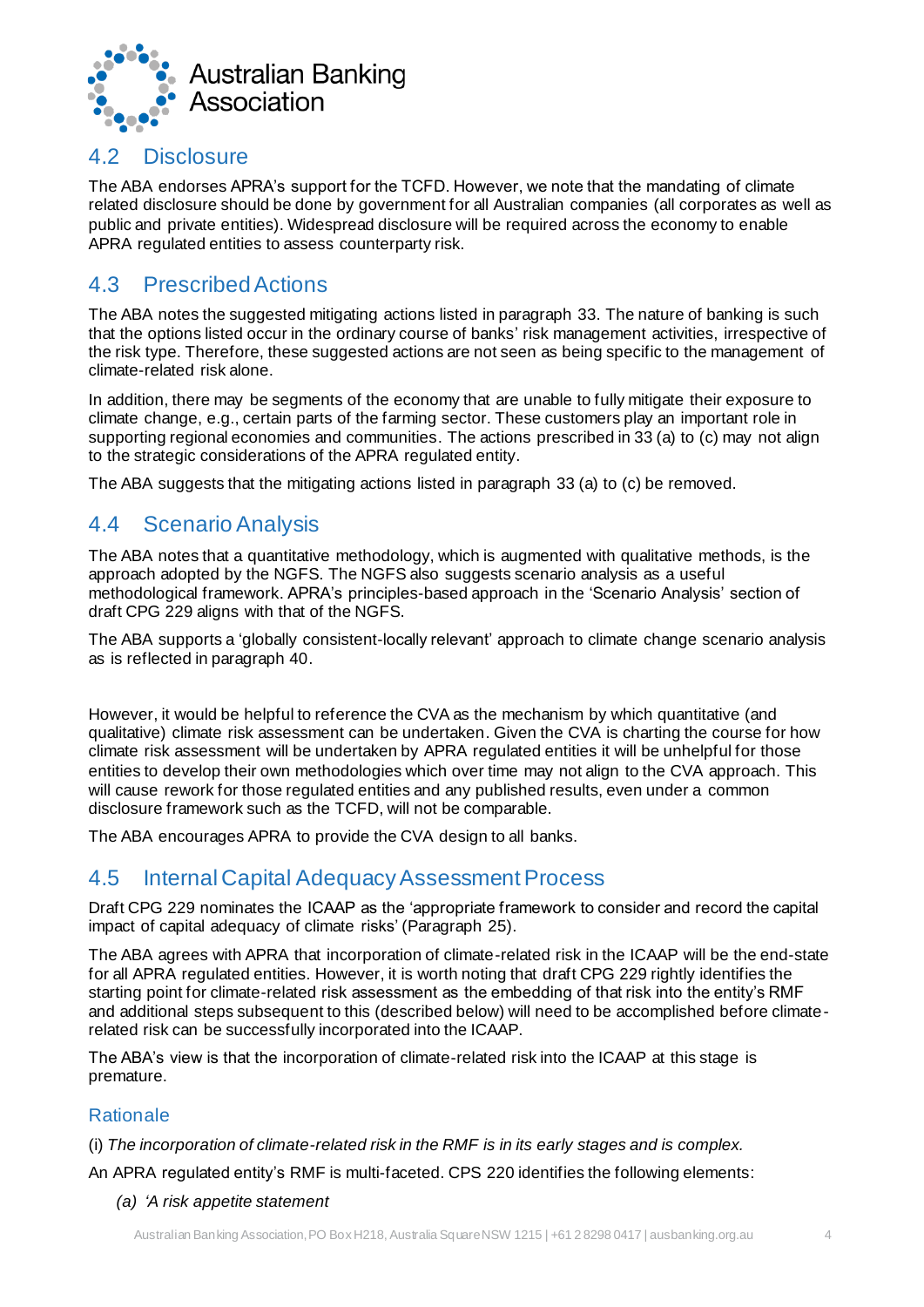

- *(b) An RMS [risk management strategy]*
- *(c) A business plan*
- *(d) Policies and procedures supporting clearly defined and documented roles, responsibilities, and formal reporting structures for the management of material risks throughout the institution*
- *(e) A designated risk management function that meets the requirements of paragraph 37*
- *(f) An Internal Capital Adequacy Assessment Process (ICAAP)*
- *(g) A management information system …. For measuring, assessing, and reporting on all material risks across the institution and*
- *(h) A review process to ensure that the management framework is effective in identifying, measuring, evaluating, monitoring, reporting, and controlling or mitigating material risks '* (paragraph 23)

The ICAAP models a detailed understanding of risks. Its effectiveness is premised on risks being assessed and mitigation strategies being embedded within business practices. The ICAAP is defined as:

*'an integrated approach to risk management and capital management, based on assessing the level of, and appetite for, risk in the [entity] and ensuring that the level and quality of capital is appropriate to that risk profile*' 4

A '*key component of an ICAAP is the setting of target levels of capital. The capital standards require a regulated institution, as part of the ICAAP, to set capital targets based on its own assessments of its capital needs*' 5

To incorporate climate-related risk management into the ICAAP, climate-related risk management must first be considered, assessed, and integrated into the APRA regulated entity's Risk Appetite Statement, RMS, business plan, policies etc. This requires a mature understanding of the climate-related risk management. Whilst the processes to understand, assess and respond to climate-related risk are underway in banks these processes are nascent and therefore may not be able to be integrated into ICAAP presently.

Additionally, assessing climate-related risk impacts from a stress testing perspective requires the traditional stress tests approach to be substantially re-imagined. For example, ARPA regulated entities will need time to adapt stress modelling techniques to incorporate risks associated with climate change that will manifest over a longer time horizon and support an exercise that, at a minimum, needs to be composed of four parts:

- 1. Modelling the climate variables,
- 2. Measuring the impact of climate on macroeconomic variables,
- 3. Breaking down the overall macroeconomic impact across sectors, and
- 4. Quantifying the combined impact on financial firms.

As noted above, developing these will take time, requires upskilling of people, process and systems and will have dependencies on successfully accomplishing other aspects of CPS229.

#### (ii) *The incorporation of ICAAP processes into climate-related risk management will be dependent on other elements, such as a climate change data and a taxonomy which are not yet in place.*

We note the European Banking Authority's (**EBA**) publication<sup>6</sup> of the results of the EU-wide pilot exercise on climate-related risk which focussed on developing a common understanding of the process for assessing climate-related risk, stress testing protocols, data gaps, and common taxonomy. The pilot

<sup>4</sup> CPG 110 ICAAP and Supervisory Review paragraph 7

<sup>5</sup> CPG 110 ICAAP and Supervisory Review paragraph 19

<sup>&</sup>lt;sup>6</sup> EBA, 2021, Mapping Climate Risk: Main findings from the EU-wide pilot exercise